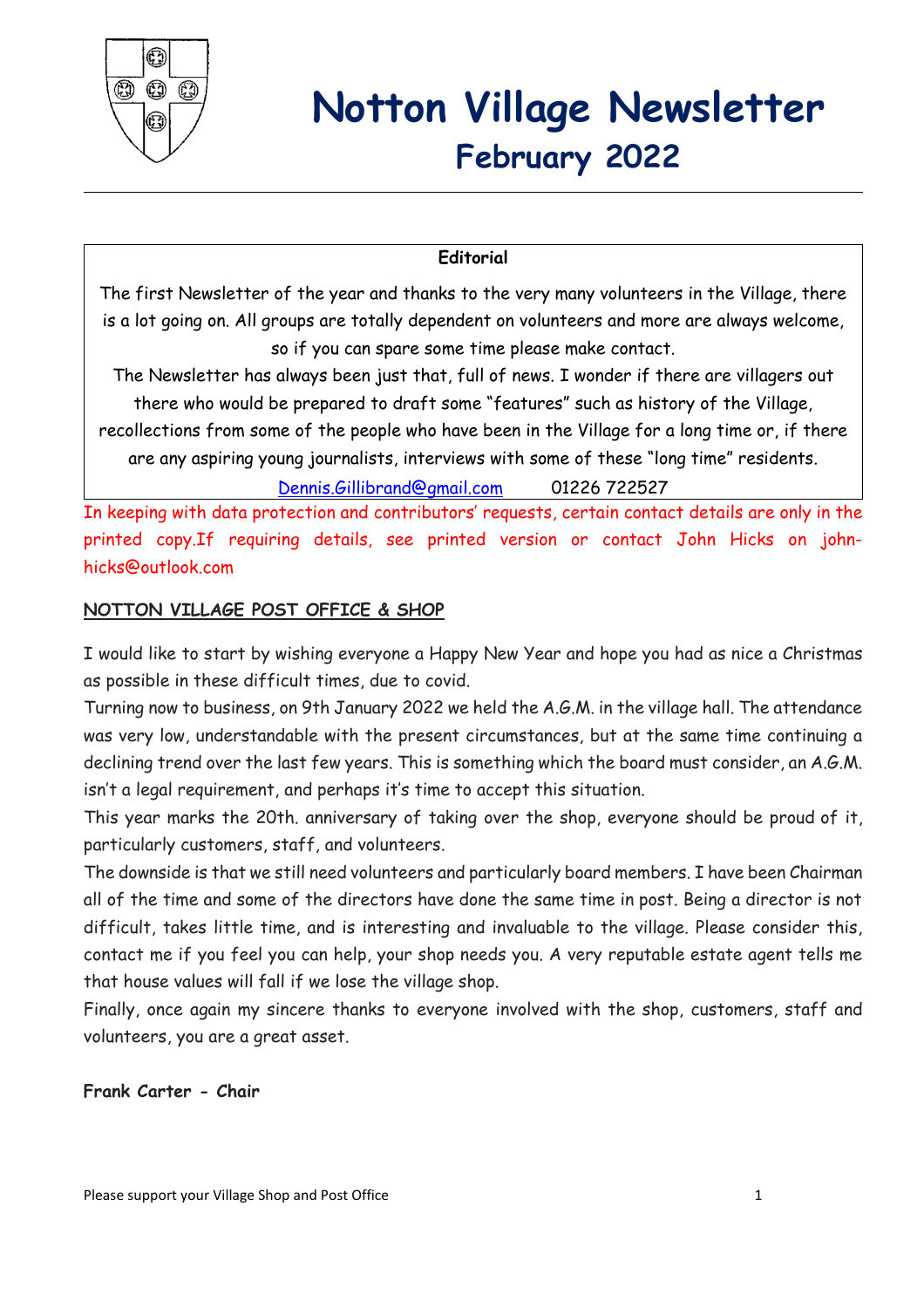David has reminded wishes to remind us that Valentine's day is just round the corner so get that last minute card and box of chocs at the shop. Also David has asked me to echo Frank's appeal for volunteers, even an hour would be helpful – Editor.

#### **NOTTON PARISH COUNCIL**

#### **NOTTON PARISH COUNCIL**

The Council has a new Parish Clerk – Andrew Woodhead began working for us in December and he can be contacted on [parish.clerk@notton-.pc.gov.uk.](mailto:parish.clerk@notton-parish.pc.gov.uk) Julia Talbot is moving on to work for the Society of Local Council Clerks: we wish her well and we thank her for all the good work she has done for Notton over the past seven years.

Hanging baskets will return to the village in the spring: the good news is that the supplier will provide them free of charge this year in recompense for the poor showing they made last summer.

We still have no news about any grant aid for the playground at the Village Hall, but we have had the see-saw replaced by the Community Workshop in Cudworth. The playground had its annual inspection by RoSPA in the autumn and some minor repairs that they advised have been dealt with by volunteers.

At our last meeting the Council set the budget for the coming financial year. Regrettably we must increase the Precept (the share of Council Tax that is passed to the parish) and the increase will average out at about £5 per household over the year. Full details will be on the website in due course, but the main heads of expenditure are administration (Clerk's salary, insurance, training), grass-cutting and other maintenance, playground, newsletter, and the Safe Scheme with WY Police. Councillors are unpaid.

Remember the Parish Council website - [www.notton-pc.gov.uk/](http://www.notton-pc.gov.uk/) and please continue to pick up after your dog.

# **Peter Taylor – Chairman Notton Parish Council**

#### **NOTTON TENNIS CLUB**

Annual membership fees are due for the year starting on the 1 April 2022. The membership rates approved at last year's AGM are as follows: Seniors £65, Students £22, Juniors £17 and House Persons (existing only) £40. Please pay membership fees by CHEQUE (preferred) or cash to the Treasurer, Notton Tennis Club to be appointed in the near future.

New members are welcome as always and the start of the subscription year is a good time to take up tennis from scratch or to return to the game having played in the past. We would welcome any new members to join the committee and maybe take an active part in running the club as we have had a few retirees this year.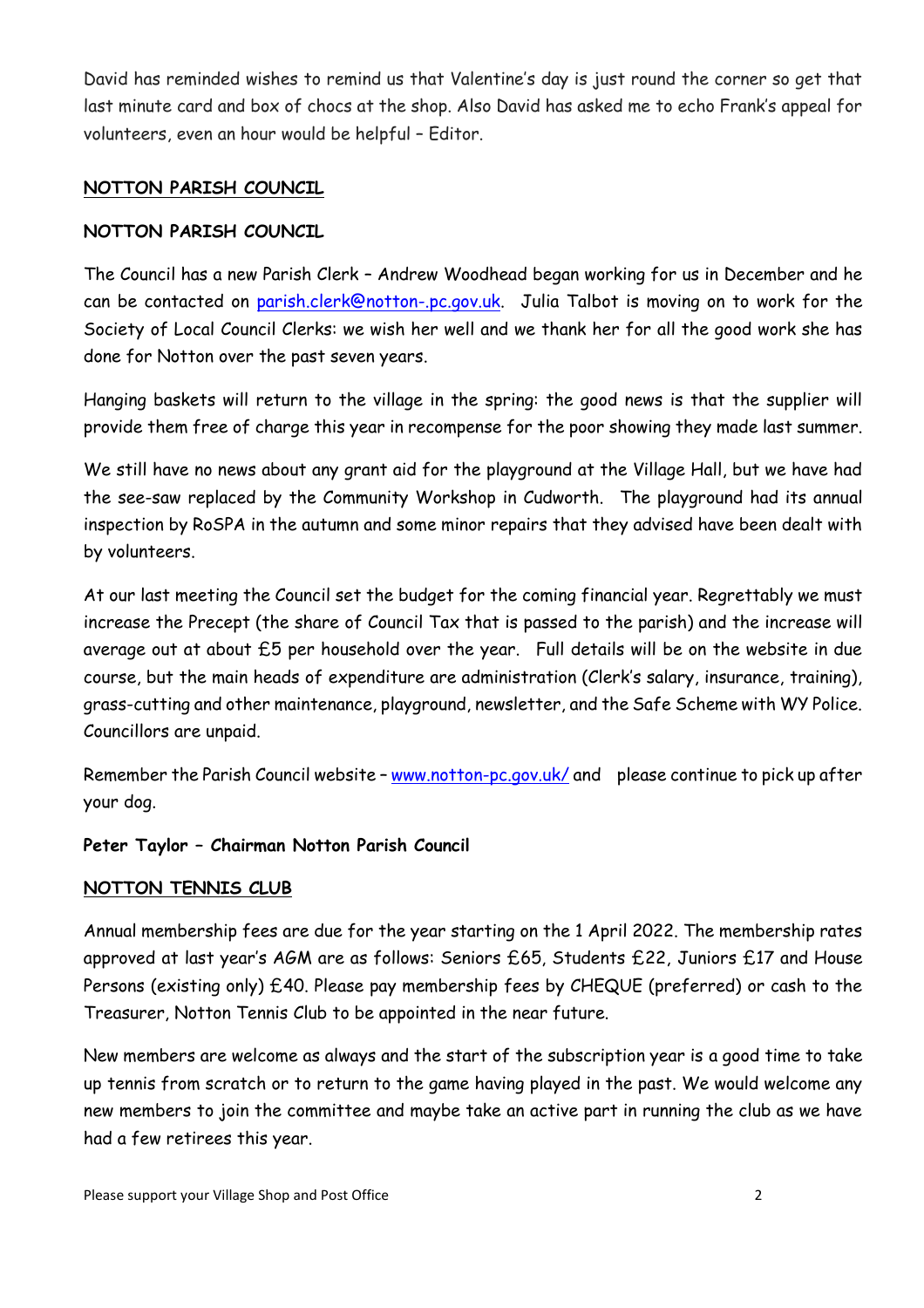We have two of the best courts in the area and a friendly welcoming group of regular players and good availability of courts at present. We play throughout the year whatever the weather. Mixed doubles social tennis is played on Monday, Wednesday and Friday mornings from 9.00am. Simply turn up with a racquet and suitable footwear and clothing and give it a try. Ladies doubles social tennis is played on Thursday mornings from 10.00am.The courts are often free at other times when arranged singles or doubles can take place. Visitors are always welcome but would need to be signed in by a Full or Associate senior member of the Club and a small fee is payable.

Junior members have priority on Friday evening and Saturday morning but they can play at any time if the courts are free. They should have a key for the courts only and not the Club House. Juniors are permitted to bring guests when accompanied by a Full or Associate member of the club and a small fee is payable.

Coaching is available at The Wakefield School of Tennis run by Dwight Brown for the coaching of Juniors. Private coaching may be available by arrangement for both Juniors and Seniors at other times. He can also advise with regards to adult coaching at West Yorkshire Sport and Tennis Club.

If interested then please contact Dwight direct at: [info@wakefieldschooloftennis.com:](mailto:info@wakefieldschooloftennis.com) website: www.wakefieldschooloftennis.co.uk

Membership forms are available in the club house or from the Secretary **Janet Pratt** at janet.t.pratt@talktalk.net or 01226728318.

#### **NOTTON GALA 2022**

Due to the drainage works taking place over the Spring on the village cricket field the 2022 Gala will now be held on Sunday 28th August allowing for new grass to regrow so the area can be used for car parking as in previous years. This is all dependent on the drainage works going to plan and no adverse weather or Covid for that matter changing things! However being positive we are planning and starting to make arrangements.

The Gala is very dependent on volunteers from the village and this year we are looking for people to help with some of the village stalls and as always assisting with the set up on the morning and helping with catering. In particular though we are keen to run some activities for children, like sack races, egg and spoon etc and so need a couple of people or families to organise these enthusiasm and energy is all that's needed!. If you'd like to get involved please do get in touch, you can email me.

#### **Gala Chair – Helen Jaggar**

#### **THANK YOU**

I have been asked to include the following "Thank You":

Orla and Rose Clark. Ages 7 and 5 enjoyed carol singing door to door this Christmas and raised £41 for the children of Afghanistan- a project they have been working on at school. This donation will buy 30 warm blankets and because the money was donated before December 31<sup>st</sup>, it has been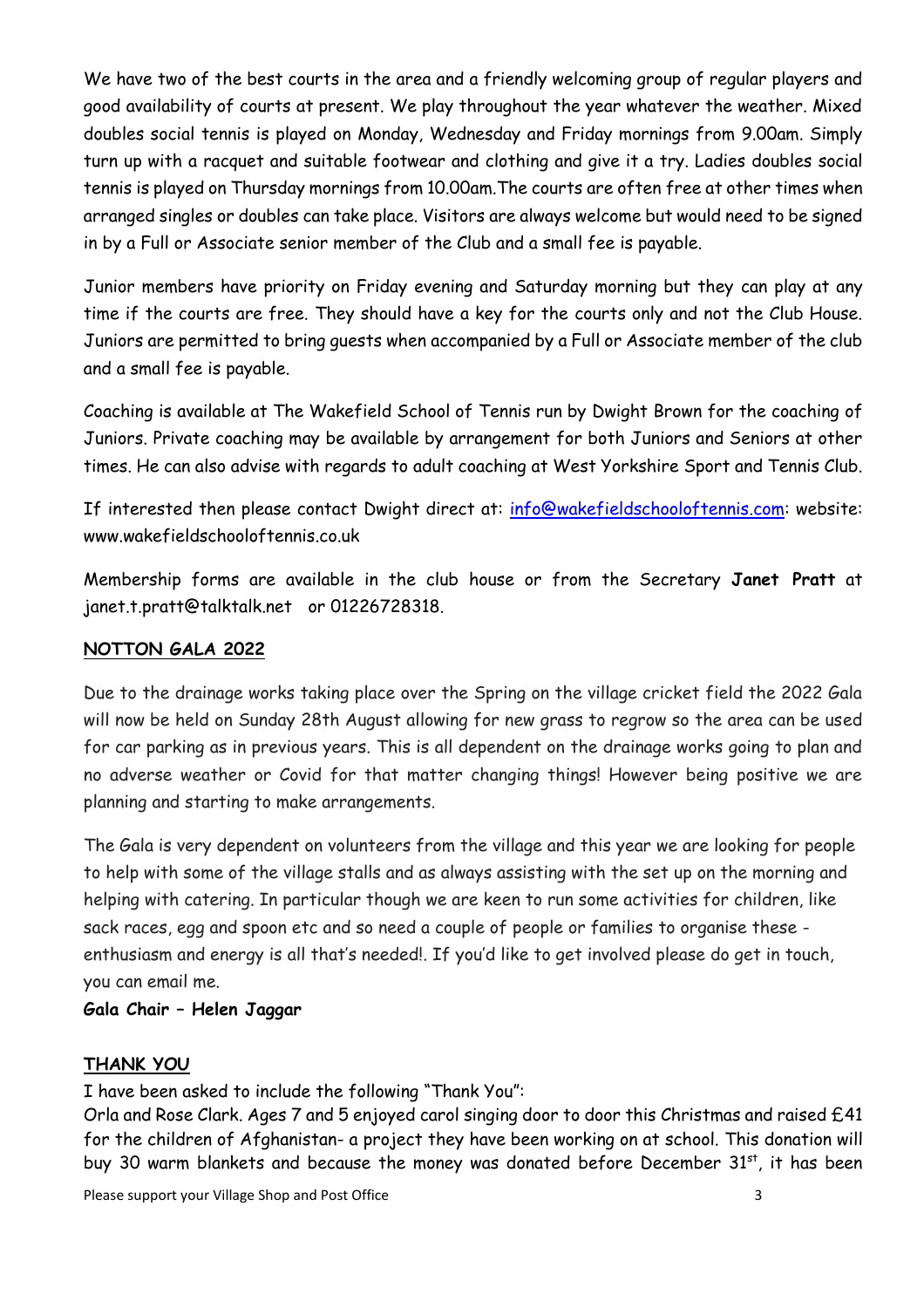trebled by the International Rescue Committee. The girls would like to thank the kind generosity of their Ingswell friends and neighbours.

#### **200 CLUB WINNERS**

|              | September 2021  |                  | December 2021 |              |                   |
|--------------|-----------------|------------------|---------------|--------------|-------------------|
| £50          | no 200          | de Notton Bowers | £50           | no. 9        | M Smith           |
| £20          | no 104          | J. Wesley        | £20           | no. 30       | A Bott            |
| £20          | no 60           | J. Duncan        | £20           | no. 107      | Mr and Mrs M Weir |
| October 2021 |                 |                  |               | January 2022 |                   |
| £50          | no 147          | G. Taylor        | £50           | no. 11       | S Khan            |
| £20          | no <sub>2</sub> | S. Watson        | £20           | no. 154      | J Hodgkiss        |
| £20          | no 170          | S.A. Hodson      | £20           | no. 156      | J Kelly           |
|              | November 2021   |                  |               |              |                   |
| £50          | no 147          | G. Taylor        |               |              |                   |
| £20          | no 53           | J. Smith         |               |              |                   |

£20 no 5 P. Dickinson Draws take place at appropriate Village Hall Management meetings

#### **Eleanor Turner**

#### **NOTTON PASTURES**

The Steering Group have been successful in securing tree whips for planting from White Rose Forestry in conjunction with Wakefield Council and planting will take place **on Monday February 21st 10.00am to 1.00pm.** The planting will be done jointly with the Council and so we are looking for volunteers to join us on the day as well. Any further details will be circulated on the Notton Forum, Whats App and in the village shop. We look forward to seeing as many people as possible just bring a spade!

Our application to the government's Countryside Stewardship funding for approximately £8,500 has been successful and we will be able to claim revenue funding to maintain the hedgerows over a five year period and capital funding for fencing and new gates.

We also intend to continue with letting some of the Pastures for horse grazing as of now. So look out for lots of exciting things happening this year and if you want to get involved please contact one of the Steering Group.

We are also looking at trialling some wild flower seed sowing this year in the lower field and hope to sow some at the same time as the tree planting. But in addition to this we would like to ask if any residents could sow a tray of wild flowers to get the seeds going and then we can plant out later on in the year when they are stronger. Please join in our journey in creating our very own wild flower meadow.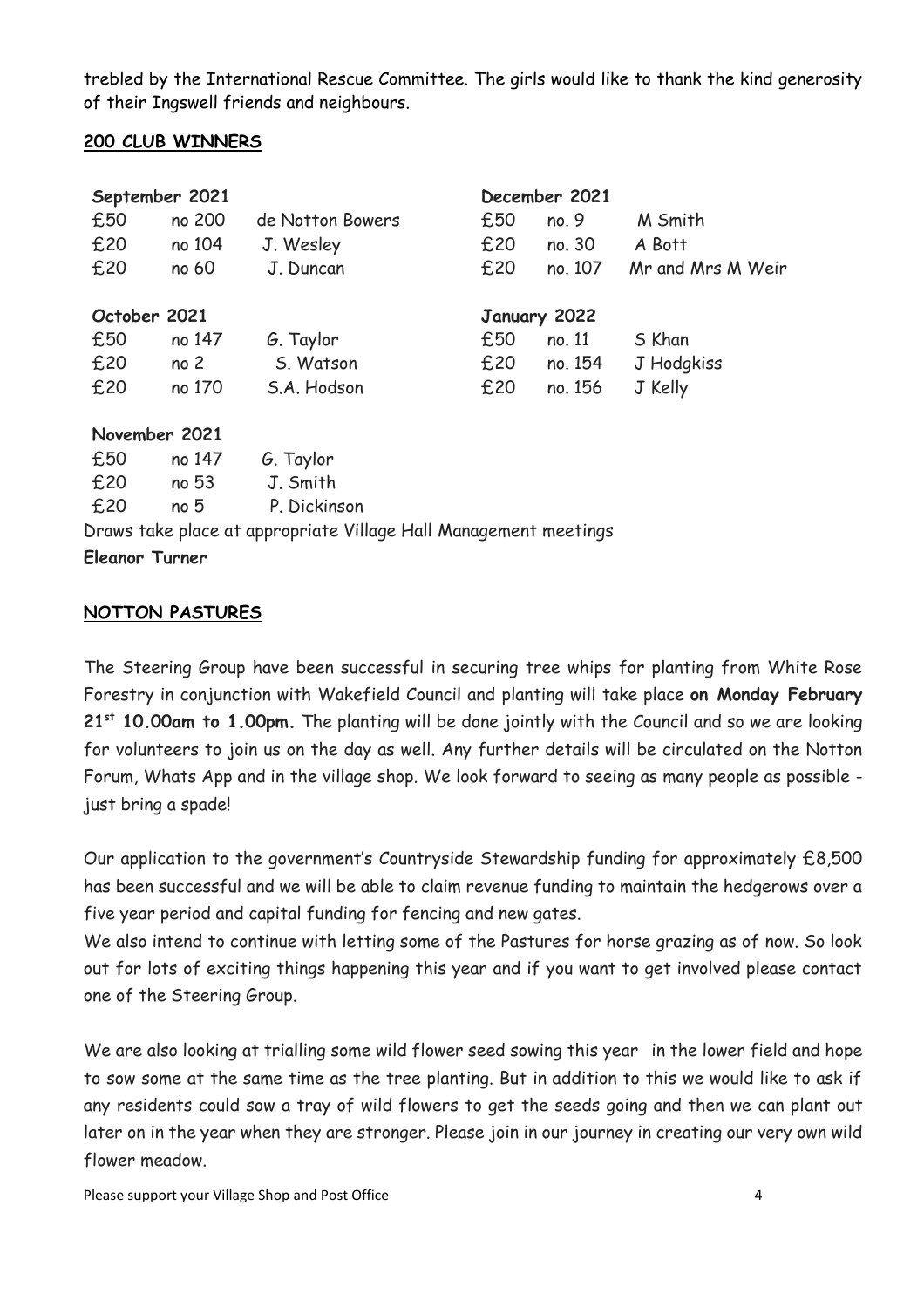# **Jan & Colin Bryant - , Peter Crafer - , Helen & Steve Jaggar - , Anne & Peter Taylor – 722155**

### .**NOTTON VILLAGE HALL WEBSITE**

Much of Notton community life is reflected on the Village Hall website so I urge you to look at [www.nottonvillagehall.uk](http://www.nottonvillagehall.uk/) regularly.

The website includes coverage of the Village Hall, Sports and Social Pavilion, Village Green, Sports Fields, the Cricket Club, the Tennis Club, De Notton Bowers Archery, and details of when regular, and special, one-off events are running. I'd also remind anyone involved with running events, clubs, and activities which are published on the website to review their posts and ensure the details reported are correct.

Please email [nvh.webmaster@gmail.com](mailto:nvh.webmaster@gmail.com) with any comments or suggestions you have about the NVH website.

#### **Many thanks! Darrel Cartwright**

#### **WHATSAPP GROUPS FOR NOTTON PARISH**

WhatsApp is a messaging App you download to your smartphone for free. It lets you exchange fast, simple messages privately and securely with either individuals or groups.

Only the people to whom you send your WhatsApp messages can read them i.e. your messages can't be viewed outside WhatsApp. Find more information here [www.whatsapp.com](http://www.whatsapp.com/)

There are two WhatsApp groups available to Notton Parish Residents. Both groups have over 100 members;

#### · **Notton Bulletin**

For urgent or important notifications/alerts only. Aimed at getting news out quickly and consistently about items such as localised criminal or suspicious activity, emergencies, power cuts, fire, flooding, fly tipping, road closures, Parish Council notifications. It's like a News Flash; it's not a discussion group and chatting is discouraged.

#### · **Notton Forum**

Originally set up for Covid related support to Residents, now developed into a community and social group. Use it for requesting or swapping information, offering/requesting items no longer needed – either FOC or for sale, asking for/offering help, asking for recommendations for restaurants, tradesmen, services etc, notification of social or community events, and for discussions relating to Notton.

Users of both WhatsApp Groups treat members with respect, and care for the safety and security of our residents and their homes. If you're interested in joining one or both of the above WhatsApp groups please email me at [darrelvcartwright@gmail.com](mailto:darrelvcartwright@gmail.com) with your full name, address and mobile number. Tell me if you're already a WhatsApp user or whether you need help to get started, and I'll get in touch with you.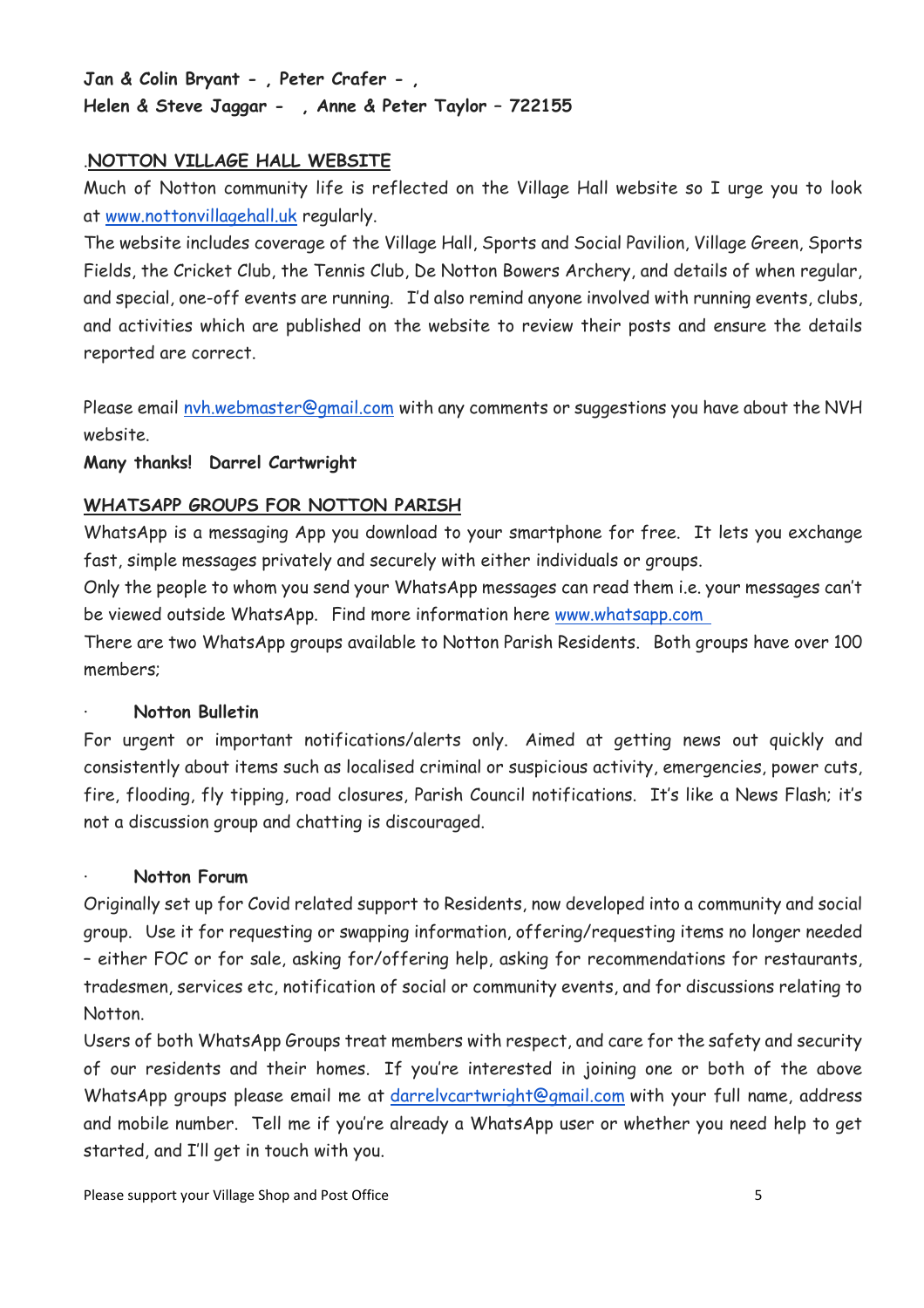#### **NOTTON VILLAGE HALL - MANAGEMENT COMMITTEE**

A happy New Year to everyone I hope you have had a nice Christmas considering the circumstances with the current pandemic.

The village hall has managed to have a few events such as the Bonfire and Christmas Ball which were a success even though numbers were reduced because of Covid. Hirers are now coming back to the hall, and we are now getting some income for the upkeep of the hall.

The drainage work to the Sports and Social Field will also commence, hopefully in February which will mean the whole area will be closed to everyone for approximately 8 to 16 weeks. There will be no pedestrian access even for dog walking for this period. After the main construction phase, it will be possible to give some limited access depending on how the growing period progresses which obviously depends on the weather. If anyone would like to have more information on this project please give me a call.

We also are in the process of trying to raise a grant to upgrade our children's play area - as you may have noticed the rubber crumb surface is deteriorating and some of the climbing frames and swings need some attention and we are also looking to have some additional activities.

The project down on the Ings is also ongoing - volunteers have now covered the walks around the pond and other areas with bark chippings which now means you do not have to be paddling around in the mud especially at this time of year. For those who have not been down there you should give it a try - it is a fantastic nature walk.

We have a great group of committee members who meet every 2 months to discuss the Hall, but we need some new members to replace people we have lost over the past few years and also for some new ideas. We have been hoping that some of the new people who have arrived in the village would also like to get involved. It does not mean that you have to commit to running different functions: we just want ideas and opinions so please give me a call to discuss if you are interested.

#### **Alan Shand – Management Committee Chairman (01226 724513)**

#### **NOTTON VILLAGE HALL - Social and Fundraising Committee**

It was a great start to December 2021 and Christmas when the Christmas Ball went ahead. Eighty residents enjoyed a good meal and entertainment from Jamie Forth. The event raised £678.00 for the village hall.

A **Race Night** is currently being advertised on **Saturday 26th February**, tickets are £10.00 to include supper with additional opportunities to sponsor a horse and jockey even if you can't attend. This is a really fun evening with prizes for the winners and a bar. Tickets from Pat Aspinall tel.725409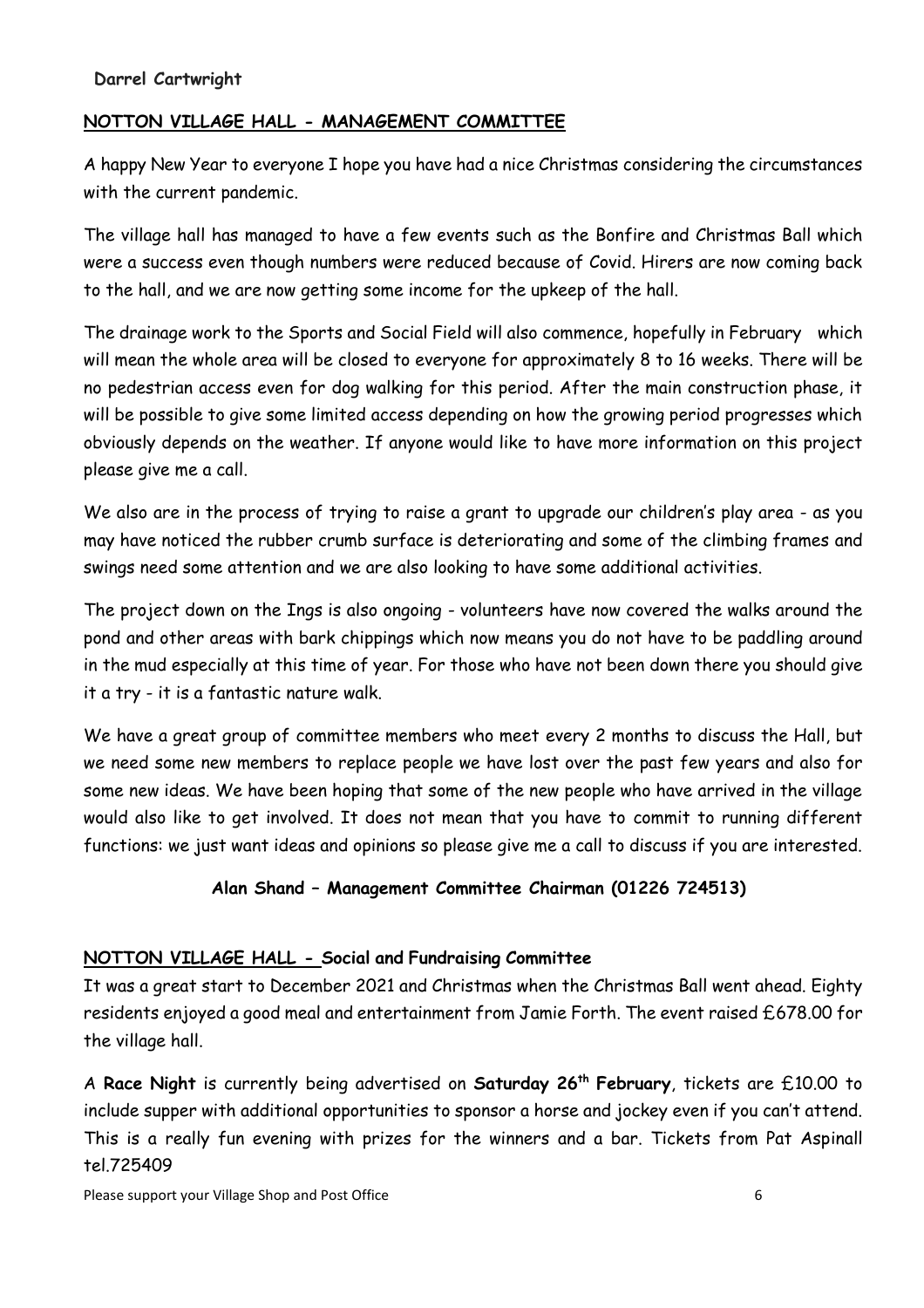The **Elvis** tribute night is on **Friday 25th March** in the village hall. It has been proving very popular without advertising and will be sold out . There is a waiting list for tickets. If your names are on the list you will be contacted directly about tickets .

The village celebration for the **Queens Platinum Jubilee** will take place on **Sunday 5th June** The LA Jazz Band have been booked to play in the afternoon. The details will be announced at a later date but this is a free event for all Notton residents and their families. Put it in your diary.

The Safari Supper is also in the planning stages and it's anticipated to take place in July.

**Coffee Mornings** continue on the first Monday of the month. They are open to all. If you're at home as a parent or grandparent with a little one please come along as there's space for all and buggies. The next dates are **February 7th , March 7th, April 4th and 9th May.**

If there are any events that you think would be popular please let us know. All profits from events go to the Village Hall. We are also looking for new members for our committee. Please contact me for more information. All events are advertised on Notton Forum or in the Village shop.

#### **Notton Village Hall bookings.**

The hall is available to hire for events. If you are interested please contact the Booking Clerk either via email: [nvh.hire@gmail.com](mailto:nvh.hire@gmail.com)

#### **Alison King**.

**For Activities in Notton Village Hall - January 2022 see** [www.nottonvillagehall.uk](http://www.nottonvillagehall.uk/)

#### **NOTTON CRICKET CLUB**

Owing to efforts in securing funding for the impending ground works, designed to make Notton Cricket Club's ground one of the best within the league, it is with regret that for the first half of the 2022 campaign, at least, the clubs' teams will be based outside the village. The second XI will be based at Ryhill CC and the first XI on grounds far and wide. However, in the next newsletter, we hope to provide an update as to when you can catch us down at the village clubhouse on a Saturday afternoon and join us in some cricketing prowess, sporting camaraderie and an ice-cold beverage and/or cup of coffee!

This season sees the first XI battle it out in division 3 after narrowly missing out on the chance of promotion last season, led by Notton's own Joe Grove this season. This young man seeks to rally the troops and push for the top spot.

The second XI topped the league last season and they were promoted to division 6. With the forthcoming season being led by Richard Nordon, he doesn't want last season's jubilation to stop there. This feeling is something that Richard aims to replicate in his first season of captaincy.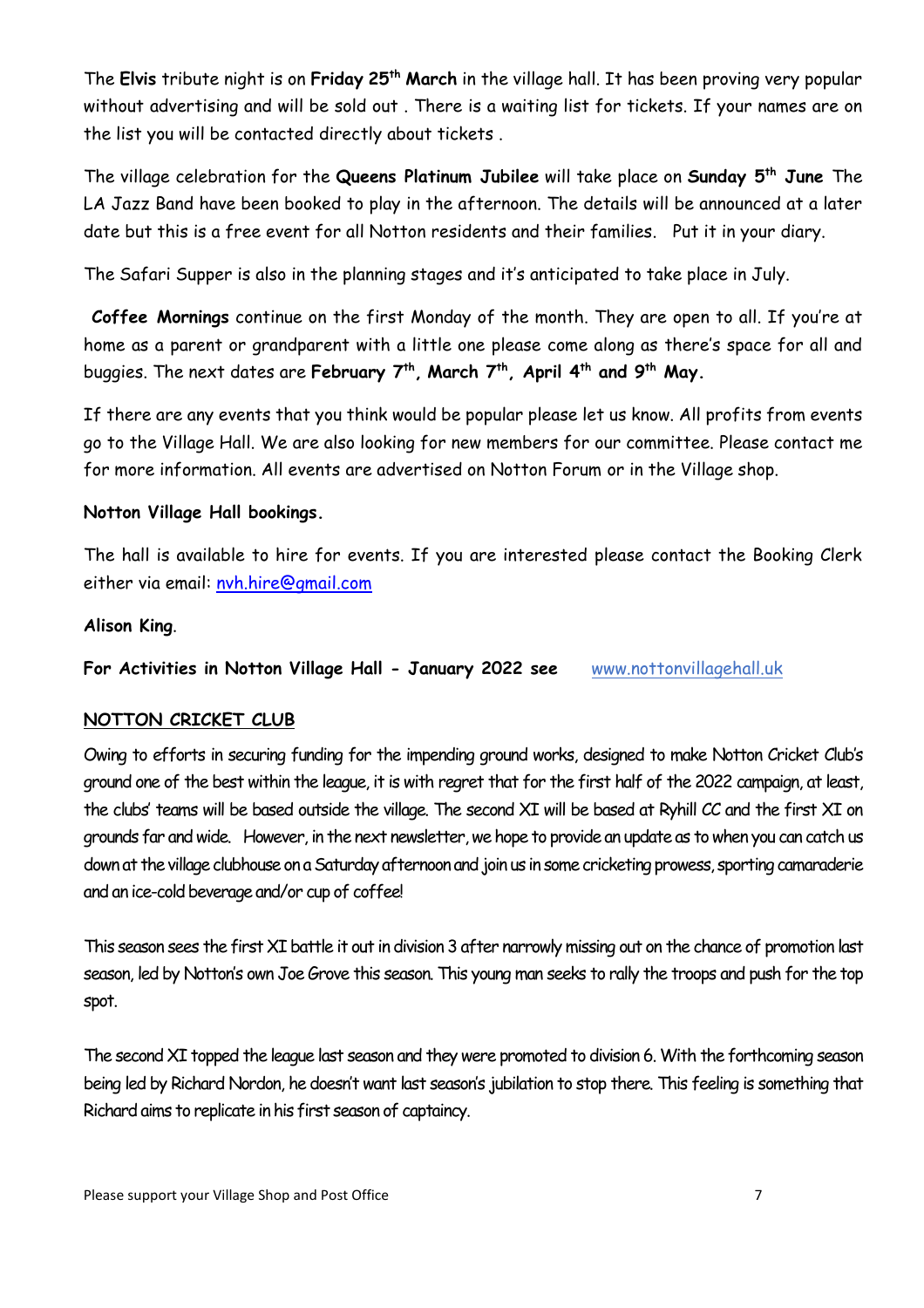Whilst trying to make the absolute best of the season ahead, we are in our third year of disruption, owing to the pandemic. We hope to hold our 6th annual Classic Car gathering in the summer, groundwork and date dependant. However, there may be an opportunity to use the village green to support this fantastic fundraising event, which we thank the village committee for! At present too there is doubt around the popular car boot sales held in the village, however when we have more information, we aim to bring this to you!

If you'd like to get involved on the pitch as a player or on the side-lines as a supporter or volunteer, you'll find all club updates on the Village Hall website or by following us on social media by searching for Notton Cricket Club on Facebook, Twitter and Instagram. You can also contact the club treasurer Mike on 07806 722507 or email [nottoncc2@gmail.com.](mailto:nottoncc2@gmail.com)

Yours in Sport **Warren Schofield** Notton C.C.



# **FIRE DRAGON KUNG FU CLUB**

The Fire Dragon Kung Fu Club is making plans for training together again soon, when it is appropriate to do so.

We have a great bunch of people and a very friendly atmosphere, and the club is a great way to keep active and learn a few new skills.

Kung Fu is considered a philosophy of life, and self-defence is just one aspect of that. It teaches control, self-discipline, self-sacrifice and patience.

The Club sends it best wishes to everyone, and extends a warm welcome to anyone interested in joining us.

For information about the Club please contact '

**Sifu' Tom Lee on 07976 672077**

**And finally - did you know:-** that in 1950 the population of the Parish on the Electoral Roll was 780, with 14 houses in Old Royston, 80 private and 32 council houses in the Bleakley area, 8 houses on Seckar Lane and 61 in the lower village (total 195 houses).

The population is now the same, 780, with 320 people in 185 houses, in the Bleakley area and Old Royston, and 460 people in 254 houses in the lower village and Seckar Lane (total 439 houses).

That's the same number of people in more than twice as many houses, so life must have been a bit crowded here 70 years ago!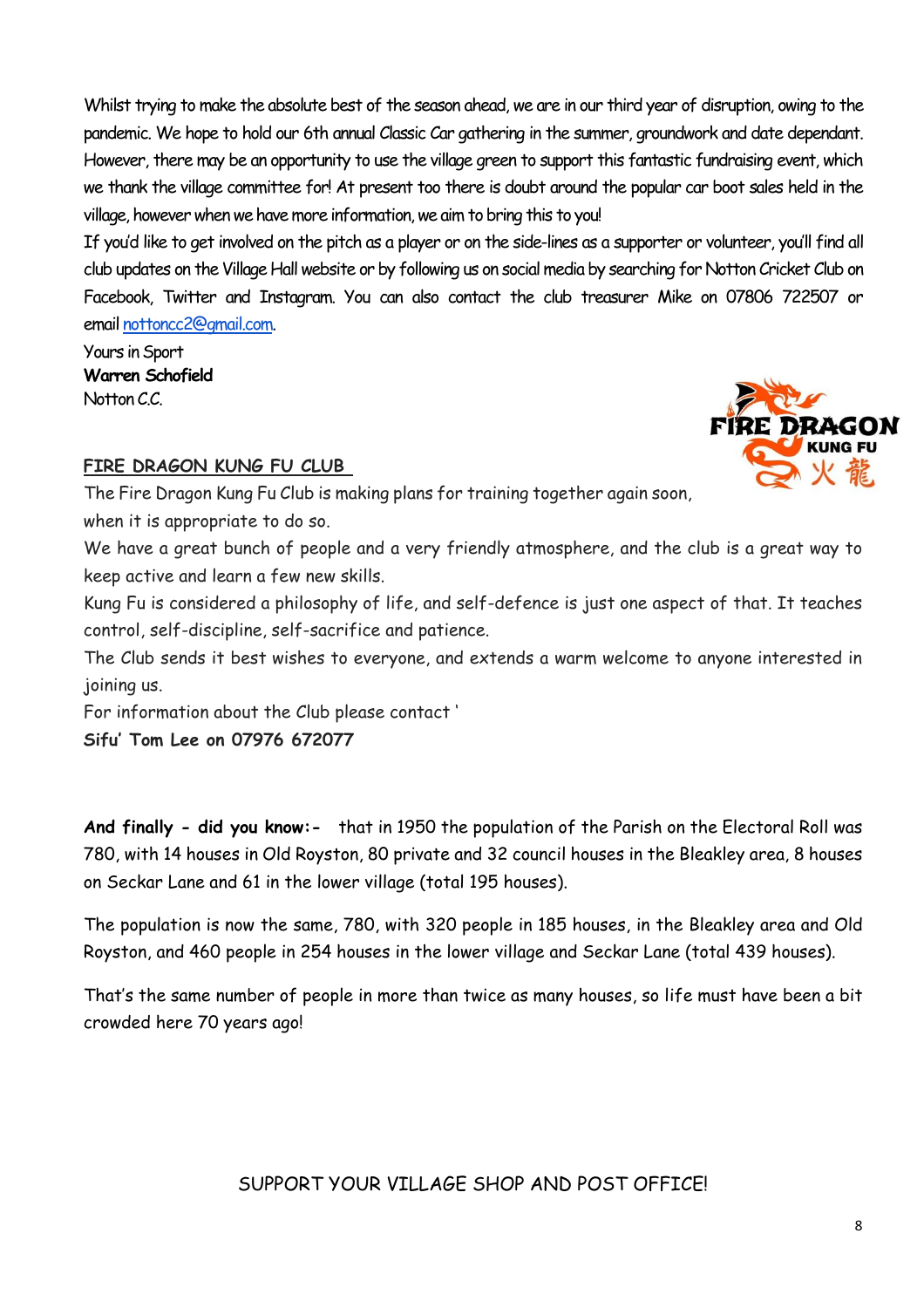# **Regular Events in Village Hall**

| Event                                                                 | <b>Details</b>                                                                                                                                                                        |
|-----------------------------------------------------------------------|---------------------------------------------------------------------------------------------------------------------------------------------------------------------------------------|
| <b>Village Hall</b>                                                   | 1st Monday of the month 10:30 - 12:00 noon                                                                                                                                            |
| Coffee Morning                                                        | Pat Aspinall - 01226 725409                                                                                                                                                           |
| <b>Village Hall</b>                                                   | Every Monday 6:45 - 9:00 pm                                                                                                                                                           |
| Dog Training                                                          | Marilyn - 07854 076031                                                                                                                                                                |
| <b>Village Hall</b>                                                   | Every Tuesday 6:00 - 8:00 pm                                                                                                                                                          |
| Kung Fu club                                                          | Tom Lee - 07976 672077                                                                                                                                                                |
| <b>Village Hall</b>                                                   | Wednesdays 11:00 - 12:00 noon                                                                                                                                                         |
| Table tennis                                                          | David Fothergill - 01226 726110                                                                                                                                                       |
| <b>Notton Village Hall</b>                                            | Every Wednesday during term time - 4:00 to 6:00 pm                                                                                                                                    |
| <b>Children's Dance Classes</b>                                       | Lucy Oldroyd - 07384 606526 lucy.oldroyd@outlook.com                                                                                                                                  |
| <b>Village Hall</b>                                                   | 2nd Wednesday each month October to March - 7:00 pm                                                                                                                                   |
| <b>Whist Drive</b>                                                    | Margaret Shand - 724513 or Sue Parkinson 709091                                                                                                                                       |
| <b>Village Hall</b>                                                   | Every Thursday 11:00 - 1:00 pm                                                                                                                                                        |
| <b>Short Mat Indoor Bowls</b>                                         | David Fothergill - 01226 726110                                                                                                                                                       |
| <b>Village Hall</b>                                                   | Every Thursday 1:30 - 3:00 pm                                                                                                                                                         |
| Flower Arranging                                                      | Anne Taylor - 01226 722155                                                                                                                                                            |
| <b>Village Hall</b>                                                   | Every Thursday 6:00 pm to 7:00 pm                                                                                                                                                     |
| <b>Trigger Point Therapy</b>                                          | Lisa Riley - 07966 441713                                                                                                                                                             |
| <b>Village Hall</b>                                                   | Every Thursday 7:15 pm to 8:15 pm                                                                                                                                                     |
| Yin yoga                                                              | Lisa Riley - 07966 441713                                                                                                                                                             |
| <b>Village Hall</b>                                                   | 1st Thursday of the month - 7:30 pm                                                                                                                                                   |
| Parish Council Meeting                                                | Contact clerk – see website                                                                                                                                                           |
| <b>Village Hall</b>                                                   | Last Thursday of the month - 7:30 pm                                                                                                                                                  |
| Wine Club                                                             | Bob Stevenson - 01226 72238                                                                                                                                                           |
| <b>Sports Fields and Pavilion</b><br>De-Notton Bowers Archery<br>Club | De-Notton Bowers - an invitation only Club.<br>Find current shooting date and times, together with full club<br>details here<br>www.nottonvillagehall.uk/de-notton-bowers-archeryclub |